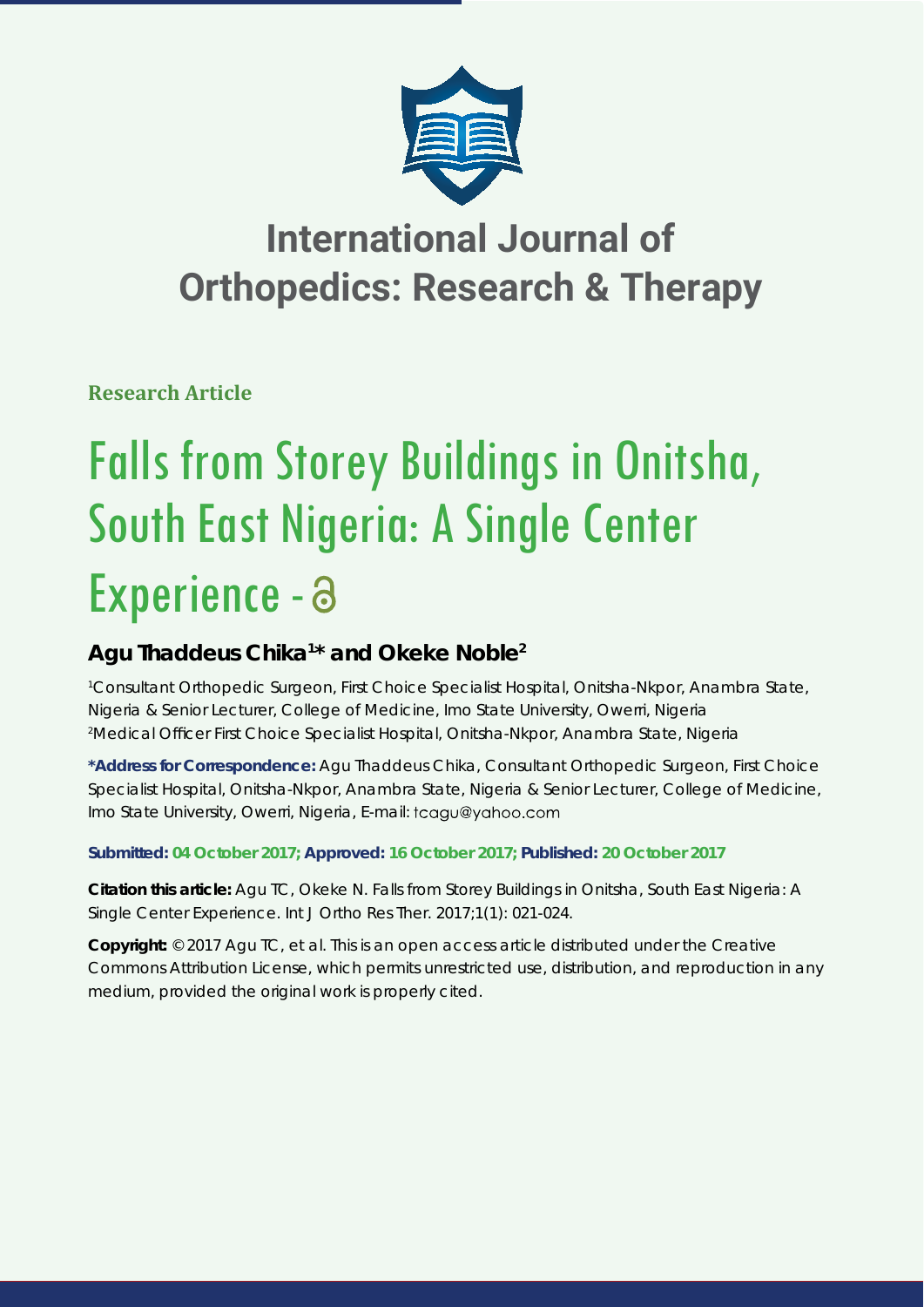#### **ABSTRACT**

**Background:** falls from storey buildings are mainly accidental. The numerous storey buildings with or without adequate protective rails on their balconies are important risk factors for these falls. The falls are usually associated with severe injuries and many are life threatening. The aim of this report is to determine the scope of these injuries in the commercial city of Onitsha Southeast, Nigeria from a specialist hospital perspective.

**Study design and setting:** This is a retrospective study analyzing the medical records of all the patients with major injuries including falls from storey buildings seen in a level II surgical facility over a period of 8 years.

**Results:** a total of 24 patients fell from storey buildings and they consisted 1.3% of all the major injuries seen within the period under review. Majority of the patients were children aged 6-15 years, n=17(71%) and there was no gender predilection. Nineteen patients (79%) were accidental falls from the balconies of mainly  $3<sup>rd</sup>$  floor and above, n=17(71%). All of the patients sustained fractures, majority involved the long bones n= 22 (92%) and were also multiple n=17(71%). Operative management was carried out on twenty nine fractures in sixteen patients (67%). Two patients (8%) who had head injuries in addition to their fractures died.

**Conclusion:** inadequate rail guards in the balconies of storey buildings is an avoidable health hazard. Home accidental fall injuries which result from this hazard though not very common could be serious and they can be avoided by strict adherence to the building plan.

**Keywords**: Falls; Storey Building; Long Bone Fracture; Poly-Trauma

#### **INTRODUCTION**

Falls from storey buildings cause various degrees of injuries and this is not unusual in a commercial city with many storey buildings. Accidental falls from heights is the second common cause of severe injuries after traffic accidents [1,2]. Suicidal jumps from heights have been recorded in the literature [3]. Falls from palm tree and seasonal fruit bearing trees leading to spinal cord injuries have also been reported in our sub-region [4,5,6]. Work place fall accidents are possible amongst carpenters and bricklayers working in uncompleted storey buildings especially when they do not wear harnesses. Elderly people with gait abnormality recovering from stroke or suffering from Parkinsonism or foot drop can slip and fall off balconies [7]. In situations where protective rails on balconies are low and are constructed in such a way that the parallel bars could be used as steps by children to climb over, they constitute risks for falls. Landing on concreted ground usually causes a variety of injuries ranging from head injury to splenic rupture to almost always fractures of long bones [3,8]. Sometimes, there is associated severe poly trauma with injury severity score of 16 or more [8].

Fall from storey building arising from an avoidable health hazard of insecure balcony can be severe or fatal. Adequate guarding of the balconies with high strong rails will prevent many falls. This study aims to determine the scope of fall injuries from storey buildings as presented in a level II surgical facility over a period of 8 years.

#### **PATIENTS AND METHODS**

**Ethical approval:** this study was approved by the ethics committee of the hospital in accordance with the rules guiding human research

**Study design and setting:** This is a retrospective study between January 2009 and December 2016 in a surgical facility located in the commercial city of Onitsha, South East, Nigeria.

Data collection: the medical files of all the patients who had major injuries and who were admitted and treated within the period under review were retrieved from the records department and the patients that fell from storey buildings were particularly analyzed. Information on bio data, circumstances of the fall, nature of the protective rail especially the approximate heights, injuries sustained, conditions on admission, treatment carried out, duration of stay and outcomes were documented.

Technical intervention: majority of the patients were identified on presentation to be in varying degrees of hemodynamic instability and therefore were urgently resuscitated with intravenous infusions and in some cases, additional blood transfusion. Those who had more life threatening conditions in addition to their fractures were identified and were preferentially treated while temporarily splinting their fractures. The definitive fracture treatments for most patients were operative.

**Statistical analysis:** the data were subjected to analysis using the Statistical Package for Social Sciences Software (SPSS) by International Business Machine (IBM) version 20 Armork NY, USA 2011. Statistical significance was taken when the p value is less than 0.05.

#### **RESULTS**

A total of 1688 patients with major injuries to the limbs with or without other organ system damage were seen within the 8 years under review. Twenty four patients (1.3%) fell from storey buildings. Majority of them were aged 6-15 years, n=17 (71%) and there was no sex predilection as shown in (table 1). Accidental falls from balconies were the main cause of injuries in 19 patients (79%) (table 2). The average height of the rails was 1.1 meters and in 3 cases, the rails were unstable. Five patients had a single bone fractures while seventeen had multiple long bones fractures and three had head injuries and one had splenic rupture and another had paraplegia in addition (table 3 and 4). Most patients fell from the third floor and above and these were the patients that had severe injuries and this is statistically significant, P value is  $\lt$  0.05 (table 1). The definitive fracture treatment was

**Table 1** showing the age and sex distribution of the patients and height of fall.

| vi iulii  |                |                |                         |                          |              |                |              |        |  |  |
|-----------|----------------|----------------|-------------------------|--------------------------|--------------|----------------|--------------|--------|--|--|
| Age (yrs) | No $(\%)$      | sex            | <b>Height of storey</b> |                          |              |                |              |        |  |  |
|           |                | M              | F                       | 1                        | 2            | - 3            | 4            | - 5    |  |  |
| $0 - 5$   | 2              | 1              | 1                       | 1                        | $\mathbf{1}$ |                |              |        |  |  |
| $6 - 10$  | 11(46)         | 6              | 5                       | $\overline{\phantom{a}}$ | 2            | $\overline{4}$ | <sup>2</sup> | - 3    |  |  |
| 11-15     | 6(25)          | 2              | 4                       | $\overline{a}$           | $\mathbf{1}$ | 3              | <sup>2</sup> | $\sim$ |  |  |
| $16 - 20$ | 2              | $\overline{2}$ | $\bf{0}$                | $\overline{\phantom{0}}$ |              | $\overline{2}$ |              |        |  |  |
| $21 - 25$ | 1              | 1              | 0                       | $\overline{\phantom{a}}$ |              |                | -1           |        |  |  |
| $>25$     | $\overline{c}$ | 1              | 1                       | 1                        | 1            |                |              |        |  |  |
| total     | 24(100)        | 13             | 11                      | 2                        | 5            | 7              | 7            | 3      |  |  |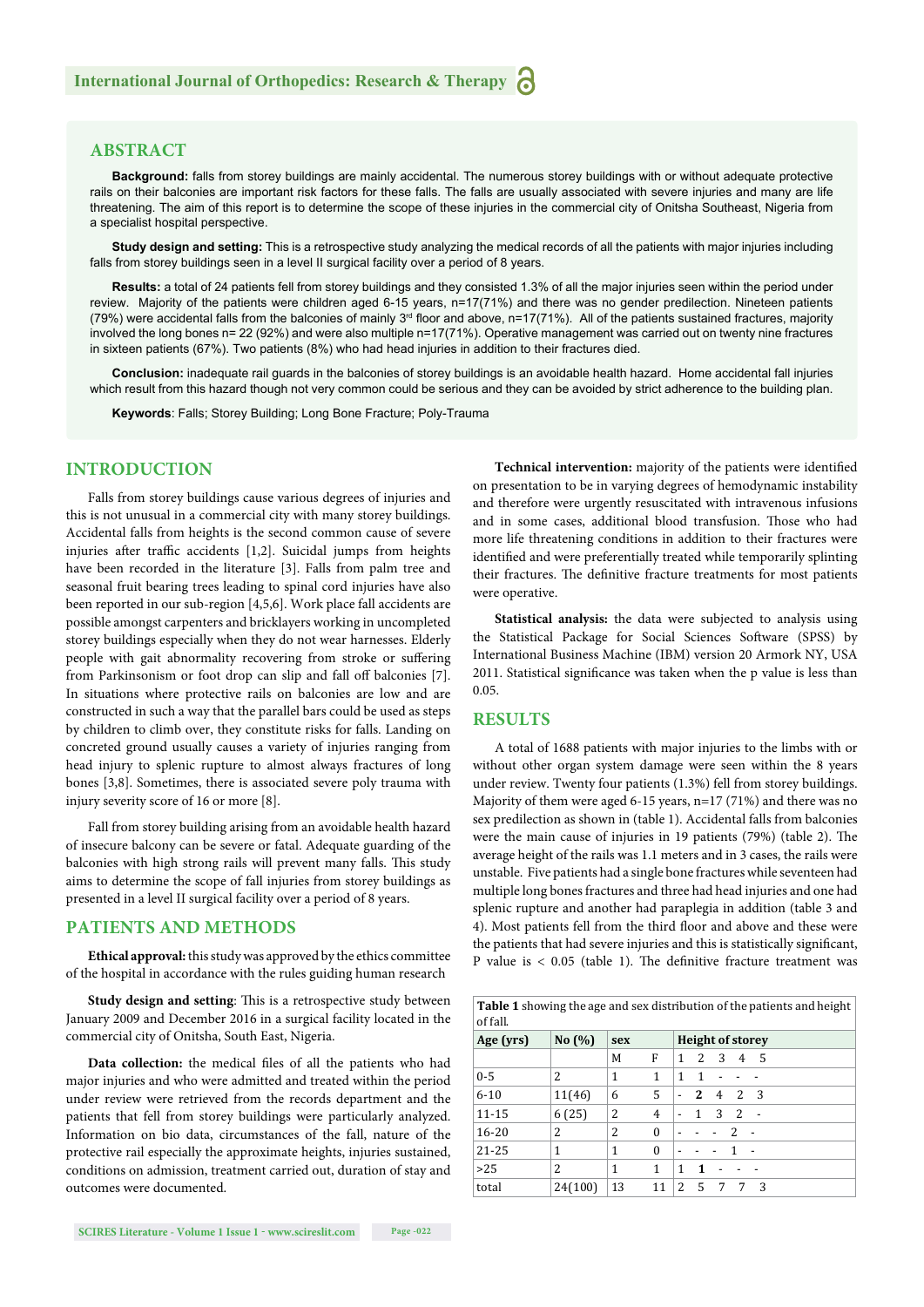mainly operative especially for the long bones. The range of hospital stay was 2-3 weeks in many patients, n=15 (68%). Two mortality (8%) involved the patients who had head injuries in addition to bilateral femoral and tibia fractures.

Most of the patients had a least two long bone fractures and plating was the main definitive form of treatment, p value  $< 0.05$ . Very few fractures were treated by rigid Intramedullary Nailing (IMN) and these were in adult patients. However many patients with only tibia fractures were treated conservatively. The patients with bilateral femoral and tibia fractures also had head injuries and not all the fractures in them were plated (table 4).

#### **DISCUSSION**

Fall from storey building is a common cause of serious injuries. World Health Organization study groups on Global Burden of Diseases stated that it is the second common cause of major injuries after traffic accidents in developed world and the number is on the increase  $[1,2]$ . The height of the storey and the hardness of the impact surface on landing determine the severity of the injuries [9]. Landing freely without structures on the way to break the fall is associated with greater damage. Furthermore, landing with the head is almost always fatal  $[3]$ , especially if the height of fall is five floors or above  $[9]$ .

| Table 2 Distribution of patients according to cause of fall.                                    |                           |  |  |  |  |  |
|-------------------------------------------------------------------------------------------------|---------------------------|--|--|--|--|--|
| Cause of fall                                                                                   | <b>Number of patients</b> |  |  |  |  |  |
| Home accident                                                                                   | 19                        |  |  |  |  |  |
| Child abuse                                                                                     |                           |  |  |  |  |  |
| Suicide/depression                                                                              | 2                         |  |  |  |  |  |
| Assault                                                                                         |                           |  |  |  |  |  |
| Workplace accident<br>2                                                                         |                           |  |  |  |  |  |
| The major cause of fall was accidental and this is statistically significant, p value<br>< 0.05 |                           |  |  |  |  |  |

| Table 3: Cross tabulation of major injuries sustained according to height of fall.                                                            |                   |                        |   |   |   |   |  |  |
|-----------------------------------------------------------------------------------------------------------------------------------------------|-------------------|------------------------|---|---|---|---|--|--|
| <b>Injury sustained</b>                                                                                                                       | No of<br>patients | Height of fall (floor) |   |   |   |   |  |  |
|                                                                                                                                               |                   | 1                      | 2 | 3 | 4 | 5 |  |  |
| Single long bone fracture                                                                                                                     | 5                 | 2                      | 3 |   |   |   |  |  |
| Multiple long bone fractures                                                                                                                  | 17                |                        |   | 5 | 7 | 5 |  |  |
| Calcaneal fracture                                                                                                                            | 2                 | 1                      | 1 |   |   |   |  |  |
| total                                                                                                                                         | 24                | 3                      | 4 | 5 | 7 | 5 |  |  |
| Splenic rupture (additional)                                                                                                                  | 1                 |                        |   |   | 1 |   |  |  |
| Paraplegia (additional)                                                                                                                       | 1                 |                        |   | 1 |   |   |  |  |
| Head injuries (additional)                                                                                                                    | 3                 |                        |   |   | 2 | 1 |  |  |
| The higher the height of fall, the more the severity of the injury. Those who fell                                                            |                   |                        |   |   |   |   |  |  |
| from higher floors sustained multiple long bones fracture as well as head and<br>abdominal injuries unlike those that fell from lower floors. |                   |                        |   |   |   |   |  |  |

Home accidental falls are more common in children because they often come out to the balconies to play. A low rail guard does not offer protection to these children who sometimes climb over the rail without realizing the danger. Rusty unstable rails could also cause fall when they give way as the unsuspecting persons lean on them. This was the case with three of our patients. The nature of landing also determine the injuries sustained. An intentional escape jump from a height usually means that the jumper lands on the feet and could also attempt to break the fall therefore limiting the amount of energy transfer through the feet to the ankles and knees which could have gone up to the pelvis and spine [7]. Falls from storey buildings or seasonal trees with landing on the back, usually results in spinal cord injuries [4,5]. In children, abuse and defenestration should be ruled out by assessing the patient for the physical and radiological telltale signs [7,10]. On the other hand, attempted suicides from falls should be ruled out when an adult presents with such injuries. Whatever is the circumstance, the building plans of these storey buildings which must necessarily incorporate protective rails should be obeyed and inspected by the appropriate authority before habitation especially when such storey buildings are for commercial purposes.

The musculoskeletal system is often injured and bones are fractured because they are dense and they absorb the transferred energy maximally. The more elastic structures like the skin are less affected. Majority of our patients have close fracture and similar study reported higher number of close fractures than open fractures [3]. The energy transfer was enormous in many of our patients who fell from above the  $3<sup>rd</sup>$  floor and this was the reason why most of them had multiple long bone fractures. This is similar to findings by Barlow et al [9]. Our experience was skewed towards patients who had fractures and this is because many of them following their falls were referred to our orthopedic facility. Therefore, this may not be a true representation of the prevalence of fall from storey buildings in this commercial city and a multicenter study may provide a more accurate pattern.

Recovery of the patients with severe injuries following falls was dependent on adequacy of emergency care which included resuscitation with fluids and where necessary blood transfusion. These took precedence over management of the fractures. Also more life threatening conditions like splenic rupture and head injuries were given attention first. Majority of our patients' long bone fractures were managed by surgical fixations and some authors had reported that patients with multiple long bone fracture fare better and their mobilization is faster when managed surgically than when managed conservatively [11]. However, when the patient is not very stable to undergo a longer lasting definitive operation, a temporary long span external fixator could be applied to hold ipsilateral femoral and

| <b>Table 4</b> Distribution of Hactures sustained according to long boners involved and treatment carried out. |                      |                |                |             |                                      |    |                     |                             |    |  |  |
|----------------------------------------------------------------------------------------------------------------|----------------------|----------------|----------------|-------------|--------------------------------------|----|---------------------|-----------------------------|----|--|--|
| <b>Fracture sustained</b>                                                                                      | <b>Bone involved</b> |                |                |             |                                      |    |                     | <b>Definitive treatment</b> |    |  |  |
|                                                                                                                | femur                | Tibia/fibular  | <b>Humerus</b> | Radio-ulnar | Total no. of long<br>bones fractured |    | Plating /IMN / Cast |                             |    |  |  |
| Single long bone                                                                                               | 2                    | $\overline{2}$ |                |             | 5                                    | 5  | 2                   |                             |    |  |  |
| Bilateral femur                                                                                                | 12                   | --             |                |             | 12                                   | 6  | 10                  | 2                           |    |  |  |
| Bilateral tibia/fibula                                                                                         | --                   | 10             |                |             | 10                                   | 5  | $\overline{2}$      | --                          | 8  |  |  |
| Ipsilateral femur and tibia                                                                                    | 4                    | $\overline{4}$ |                |             | 8                                    | 4  | 8                   |                             |    |  |  |
| Bilateral femur and<br>bilateral tibia                                                                         | 4                    | 4              |                |             | 8                                    | 2  |                     |                             |    |  |  |
| total                                                                                                          | 22                   | 20             |                |             | 43                                   | 22 | 26                  | 3                           | 10 |  |  |